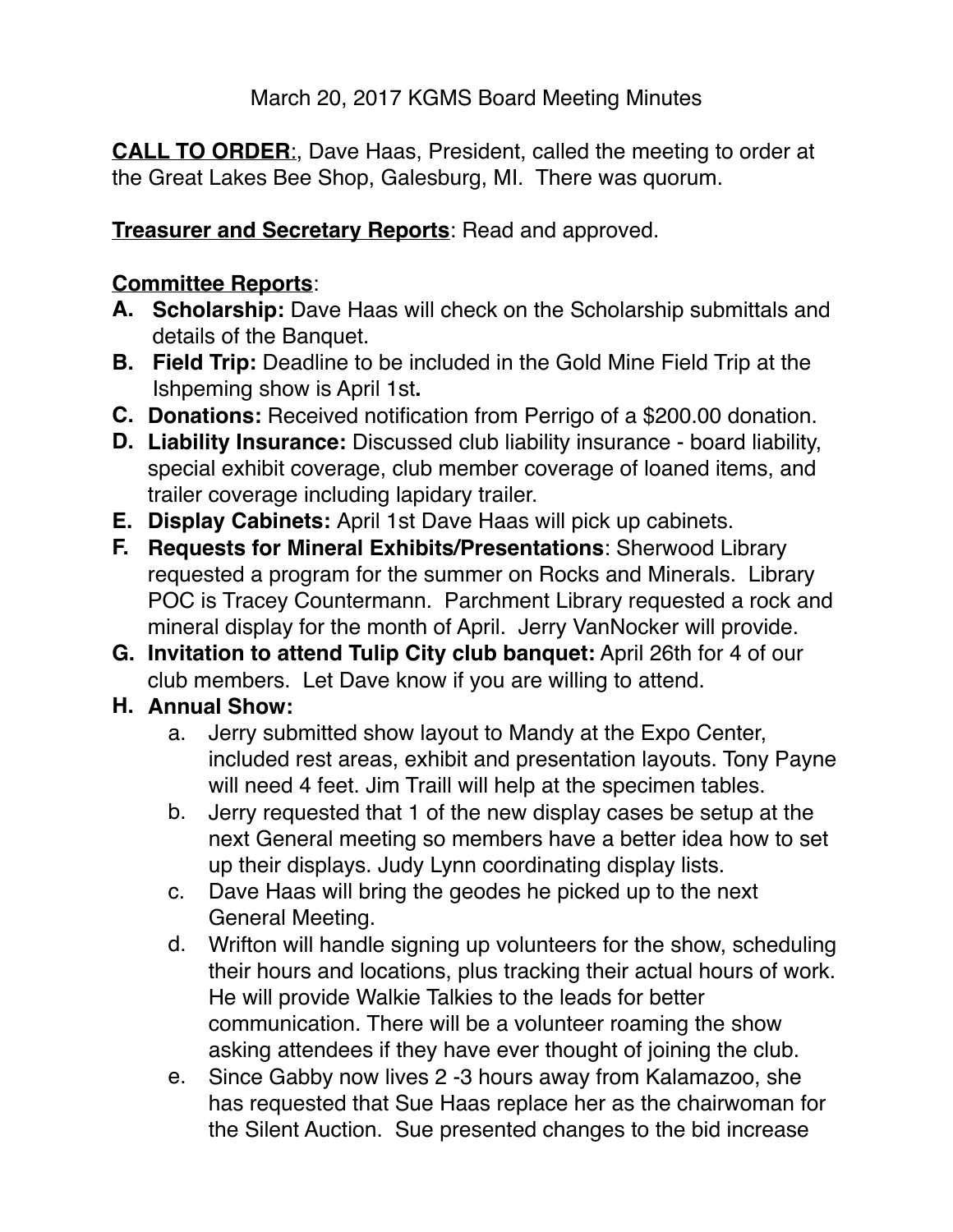structures, the bid sheets, and the necessity that all items be priced and properly identified; otherwise there would be no attempt to sell. The Board agreed to all these recommendations.

- f. Sherri Crum requested that she be allowed to purchase "colorful" chips which could be used for the Dinosaur mosaics. The board unanimously approved the purchase of no more than \$200.00 worth of colorful chips for use in the Craft area.
- g. Jerry will contact the Expo Center to see about rental rates for other rooms that we could use the night of the banquet. If rates are reasonable then the craft area would not have to be torn down before the banquet and rebuilt after the banquet.
- h. This year the club will offer several drawings for Member Grand Prizes to volunteers who worked 4 hours or more at the show.
- i. At the next general meeting Dave Haas and Anna Marie Partun will do a presentation about their Tucson experiences and also the Kalamazoo Astronomical Society (KAS) will speak about the August 2017 eclipse.
- j. Jerry provided a paper for review and discussion at the next board meeting relating to the future of the KGMS shows. It was entitled the "State of the KGMS Show.
- e. Tony Payne will work on creating a "protective shield" for the geode cracking area.
- f. Kate Durrow has not received a Billboard invoice yet. She will contact Adams Outdoor Advertising to find out status.

#### **Meeting Adjourned**

Allison VanNocker Date Approved:April 17, 2017